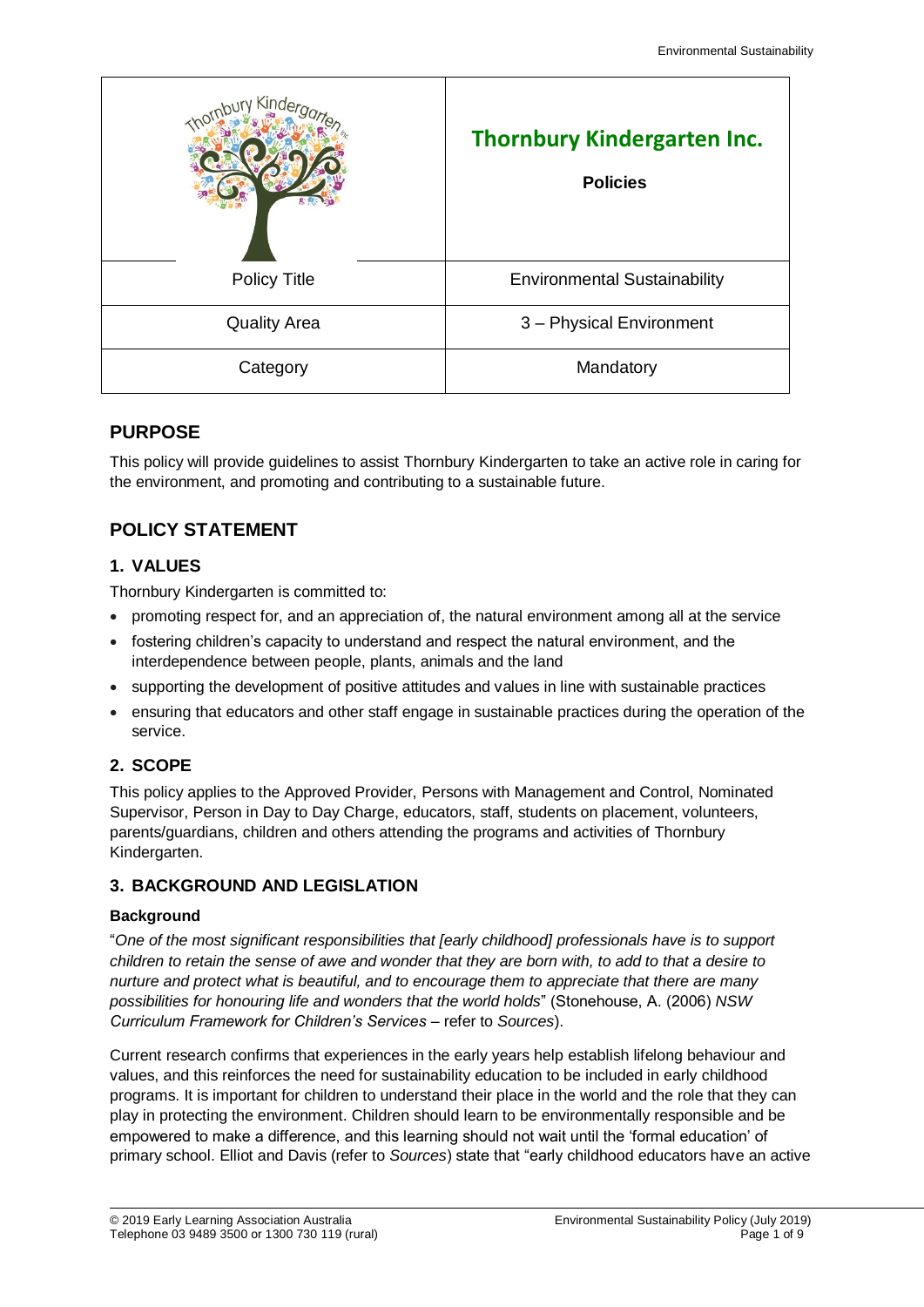and significant role to play ensuring children experience connections with the natural environment in meaningful ways which will ultimately promote action for sustainability".

Environmental education can be defined as learning *about* the environment and how natural systems function; the interconnectedness of plants, animals, humans and the planet we inhabit. Environmental education promotes the growth of knowledge, skills and values about the environment, often with a focus on science and nature. In an early childhood setting, environmental education is integrated into everyday decisions made as part of the curriculum.

Sustainability can be defined in a broader and more holistic context of education *for* the environment. The complexities of social, environmental and economic systems are acknowledged, and their implications for sustaining life are considered. The aim of sustainability education is to promote a sense of responsibility, respect, empowerment, active participation, enquiry and a desire for social change (adapted from ECA Environmental Sustainability Policy 2005). The goal of sustainability education is to empower children and adults to think and act in ways that meet their immediate needs without jeopardising the potential of future generations to meet *their* own needs. Sustainable practice in early childhood settings requires a holistic approach that integrates all aspects of sustainability into service operations.

The *National Quality Standard* (Quality Area 3: Physical environment) includes a discussion on the service taking an active role in caring for its environment and contributing to a sustainable future. As service providers to the community, Thornbury Kindergarten has an opportunity not only to make reductions to waste, water and energy consumption through its operations, but to act as a role-model for sustainable living to young children in a world facing climate change, increasing levels of air, land and water pollution, and depleted natural resources.

### **Legislation and standards**

Relevant legislation and standards include but are not limited to:

- *Education and Care Services National Law Act 2010*
- *Education and Care Services National Regulations 2011*
- *National Quality Standard*, Quality Area 3: Physical Environment
	- Standard 3.2.3: Environmentally responsible; The service cares for the environment and supports children to become environmentally responsible.

The most current amendments to listed legislation can be found at:

- Victorian Legislation Victorian Law Today:<http://www.legislation.vic.gov.au/>
- Commonwealth Legislation ComLaw:<http://www.comlaw.gov.au/>

### **4. DEFINITIONS**

The terms defined in this section relate specifically to this policy. For commonly used terms e.g. Approved Provider, Nominated Supervisor, Regulatory Authority etc. refer to the *General Definitions* section of the PolicyWorks manual provided in each foyer.

**Environmental sustainability:** The responsible use and management of the planet's resources to ensure that they remain available and uncompromised for future generations to use and enjoy.

### **5. SOURCES AND RELATED POLICIES**

#### **Sources**

- *Belonging, Being & Becoming – The Early Years Learning Framework for Australia*: <http://education.gov.au/early-years-learning-framework#key%20documents>
- Davis, J. M. and Elliott, S. (2004) Mud pies and daisy chains: Connecting young children and nature. In *Every Child*, 10(4) p4. Available at:<https://eprints.qut.edu.au/6723/1/2304.pdf>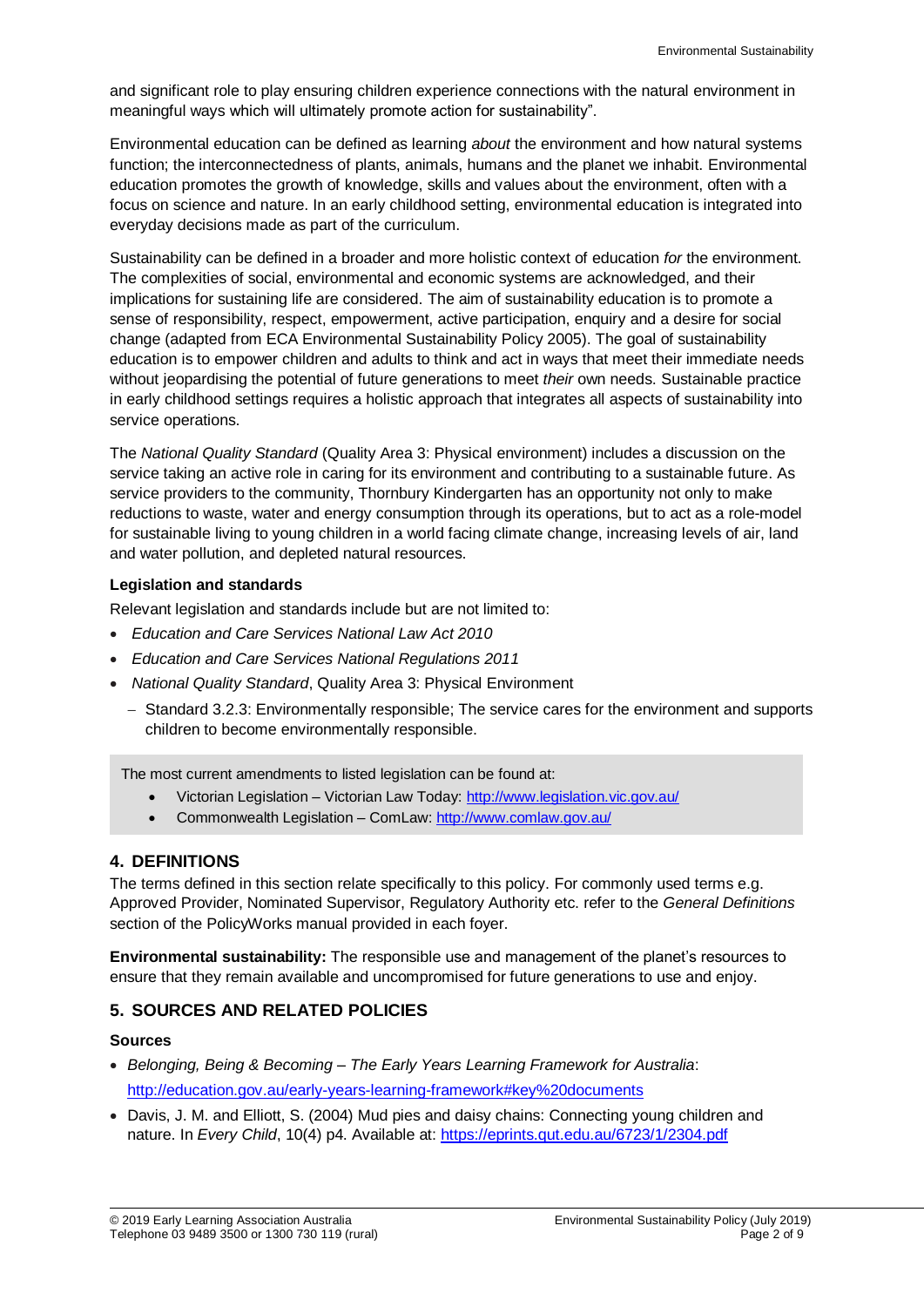- Department of Education, Australian Government (2011) *'Educators' Guide to the Early Years Learning Framework for Australia*': [http://docs.education.gov.au/documents/educators-guide-early](http://docs.education.gov.au/documents/educators-guide-early-years-learning-framework-australia)[years-learning-framework-australia](http://docs.education.gov.au/documents/educators-guide-early-years-learning-framework-australia)
- Environmental Education in Early Childhood (EEEC): <http://www.eeec.org.au/index.php>
- *Guide to the National Quality Standard*, ACECQA: [https://www.acecqa.gov.au/nqf/national-quality](https://www.acecqa.gov.au/nqf/national-quality-standard)[standard](https://www.acecqa.gov.au/nqf/national-quality-standard)
- Hughes, M. (2007) *Climbing the little green steps: How to promote sustainability within early childhood services in your local area*, Gosford and Wyong Council: [https://www.wyong.nsw.gov.au/getmedia/f85a7246-968d-46ca-8d9e-59fd41e815a9/Little-Green-](https://www.wyong.nsw.gov.au/getmedia/f85a7246-968d-46ca-8d9e-59fd41e815a9/Little-Green-Steps---Guide-for-educators.aspx)[Steps---Guide-for-educators.aspx](https://www.wyong.nsw.gov.au/getmedia/f85a7246-968d-46ca-8d9e-59fd41e815a9/Little-Green-Steps---Guide-for-educators.aspx)
- Department of Education, Australian Government, *My Time, Our Place – Framework for School Age Care in Australia*: [http://files.acecqa.gov.au/files/National-Quality-Framework-Resources-](http://files.acecqa.gov.au/files/National-Quality-Framework-Resources-Kit/my_time_our_place_framework_for_school_age_care_in_australia.pdf)[Kit/my\\_time\\_our\\_place\\_framework\\_for\\_school\\_age\\_care\\_in\\_australia.pdf](http://files.acecqa.gov.au/files/National-Quality-Framework-Resources-Kit/my_time_our_place_framework_for_school_age_care_in_australia.pdf)
- *Victorian Early Years Learning and Development Framework*: <https://www.education.vic.gov.au/childhood/professionals/learning/Pages/veyldf.aspx>

### **Service policies**

- *Child Safe Environment Policy*
- *Curriculum Development Policy*
- *Excursions and Service Events Policy*
- *Sun Protection Policy*
- *Supervision of Children Policy*
- *Water Safety Policy*

### **PROCEDURES**

### **The Approved Provider is responsible for:**

- collaborating with the Nominated Supervisor, educators, staff, parents/guardians, children and others at the service to identify environmental sustainability strategies for implementation (refer to Attachment 1 – Strategies for environmental sustainability)
- allocating the necessary resources to implement the identified environmental sustainability strategies at the service
- ensuring the Nominated Supervisor and all staff are aware of their responsibilities under this *Environmental Sustainability Policy*
- ensuring the identified strategies (refer to Attachment 1 Strategies for environmental sustainability) are implemented at the service
- ensuring parents/guardians are aware of, and have access to, the *Environmental Sustainability Policy.*

#### **The Nominated Supervisor and Person in Day to Day Charge is responsible for:**

- collaborating with the Approved Provider, educators, staff, parents/guardians, children and others at the service to identify environmental sustainability strategies for implementation at the service (refer to Attachment 1 – Strategies for environmental sustainability)
- implementing identified strategies for which they have responsibility at the service (refer to Attachment 1 – Strategies for environmental sustainability)
- ensuring environmental education and practices are incorporated into the curriculum (refer to *Curriculum Development Policy*)
- providing families with information about environmentally sustainable practices e.g. through displays, fact sheets and local community resources, and by ensuring that they have access to the *Environmental Sustainability Policy*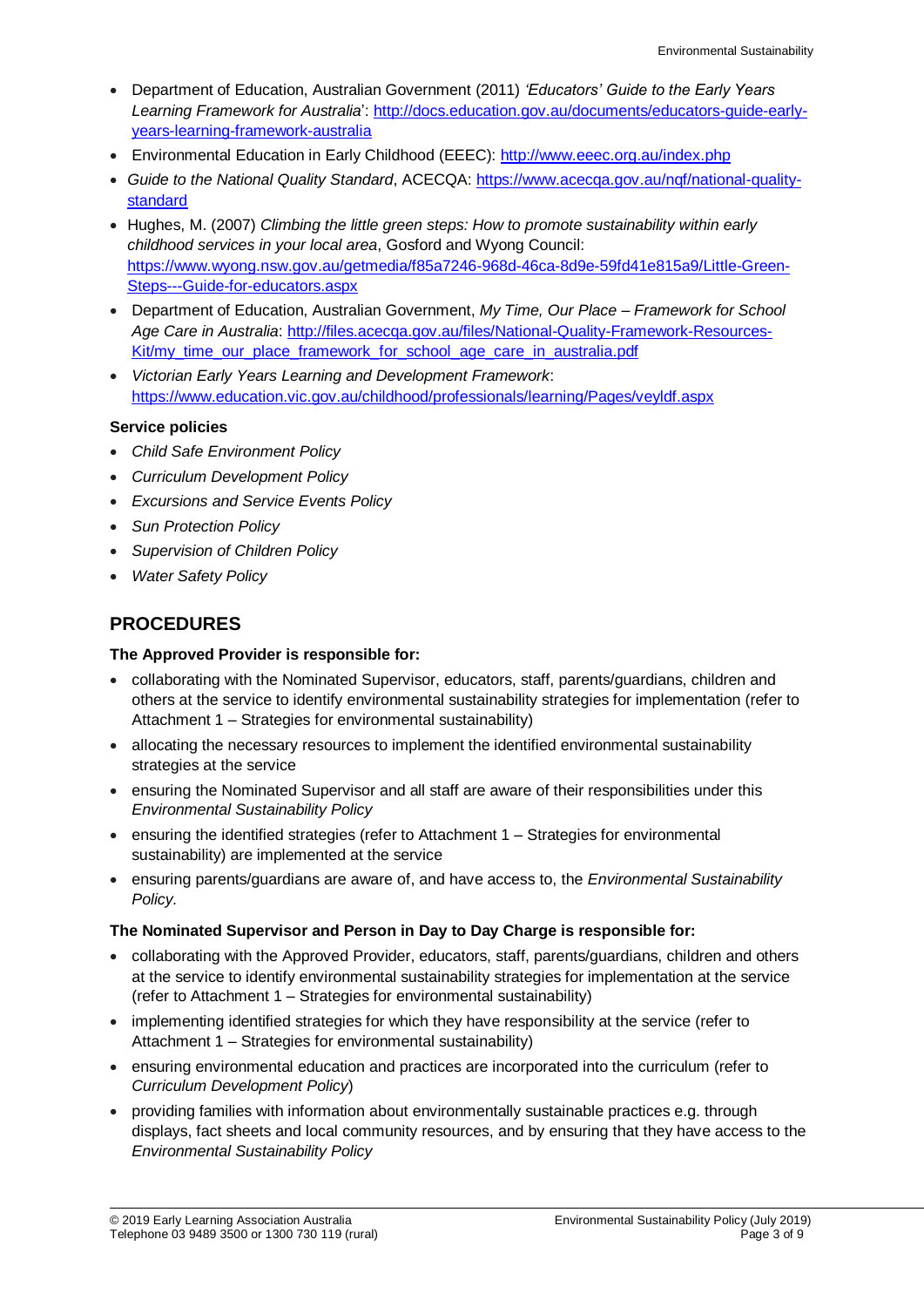- making recommendations to the Approved Provider about green and sustainable options for the service that reflect the guidelines within this policy
- seeking and applying for grants, where appropriate, to support the implementation of strategies within this policy
- keeping up to date with current research, resources and best practice through newsletters, journals and support agencies such as Environmental Education in Early Childhood (EEEC).

### **Educators and other staff are responsible for:**

- collaborating with the Approved Provider, Nominated Supervisor, fellow educators/staff, parents/guardians, children and others at the service to identify environmental sustainability strategies for implementation at the service (refer to Attachment 1 – Strategies for environmental sustainability)
- implementing identified strategies for which they have responsibility at the service (refer to Attachment 1 – Strategies for environmental sustainability)
- engaging in activities that support the service to become more environmentally sustainable (e.g. recycling)
- incorporating environmental education and sustainable practices within the curriculum
- planning opportunities for children to connect with nature and the natural world at the service, including on excursions and at other service events
- incorporating celebrations of environmental awareness into the program e.g. National Tree Day, National Recycling Week and Clean Up Australia Day
- keeping up to date with current research, resources and best practice through newsletters, journals and support agencies such as Environmental Education in Early Childhood (EEEC).

#### **Parents/guardians are responsible for:**

- collaborating with the Approved Provider, Nominated Supervisor, educators, staff, children and others at the service to identify environmental sustainability strategies for implementation at the service (refer to Attachment 1 – Strategies for environmental sustainability)
- following the strategies identified and outlined in this *Environmental Sustainability Policy*
- encouraging their children to adopt environmentally sustainable practices at both the service and at home.

#### **Volunteers and students, while at the service, are responsible for following this policy and its procedures.**

## **EVALUATION**

In order to assess whether the values and purposes of the policy have been achieved, the Approved Provider will:

- regularly seek feedback from everyone affected by the policy regarding its effectiveness
- monitor the implementation, compliance, complaints and incidents in relation to this policy
- keep the policy up to date with current legislation, research, policy and best practice
- revise the policy and procedures as part of the service's policy review cycle, or as required
- notify parents/guardians at least 14 days before making any changes to this policy or its procedures.

## **ATTACHMENTS**

Attachment 1: Strategies for Environmental Sustainability

## **AUTHORISATION**

This policy was adopted by the Approved Provider of Thornbury Kindergarten on **15 May 2018**.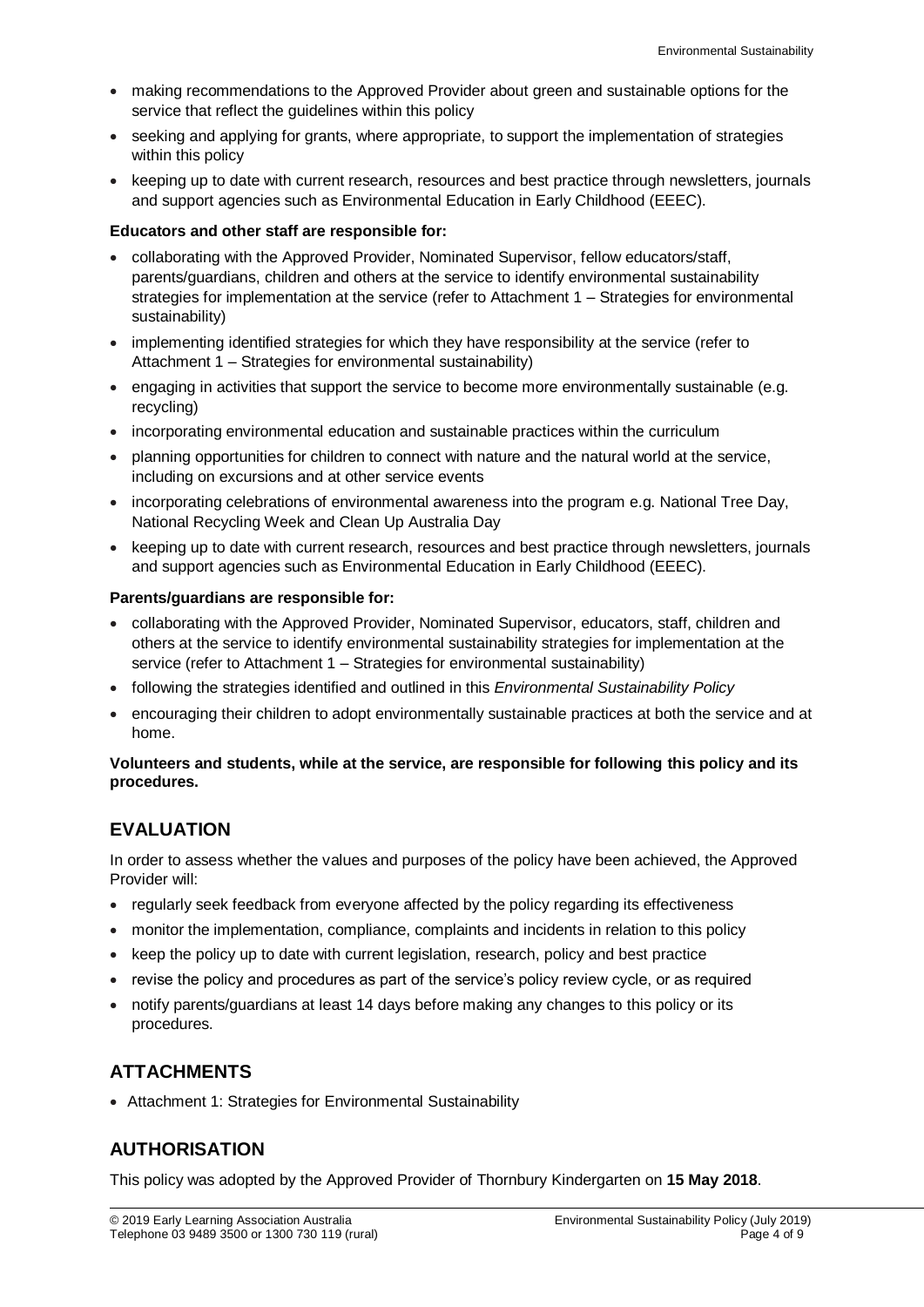# **REVIEW DATE: 17/05/2021**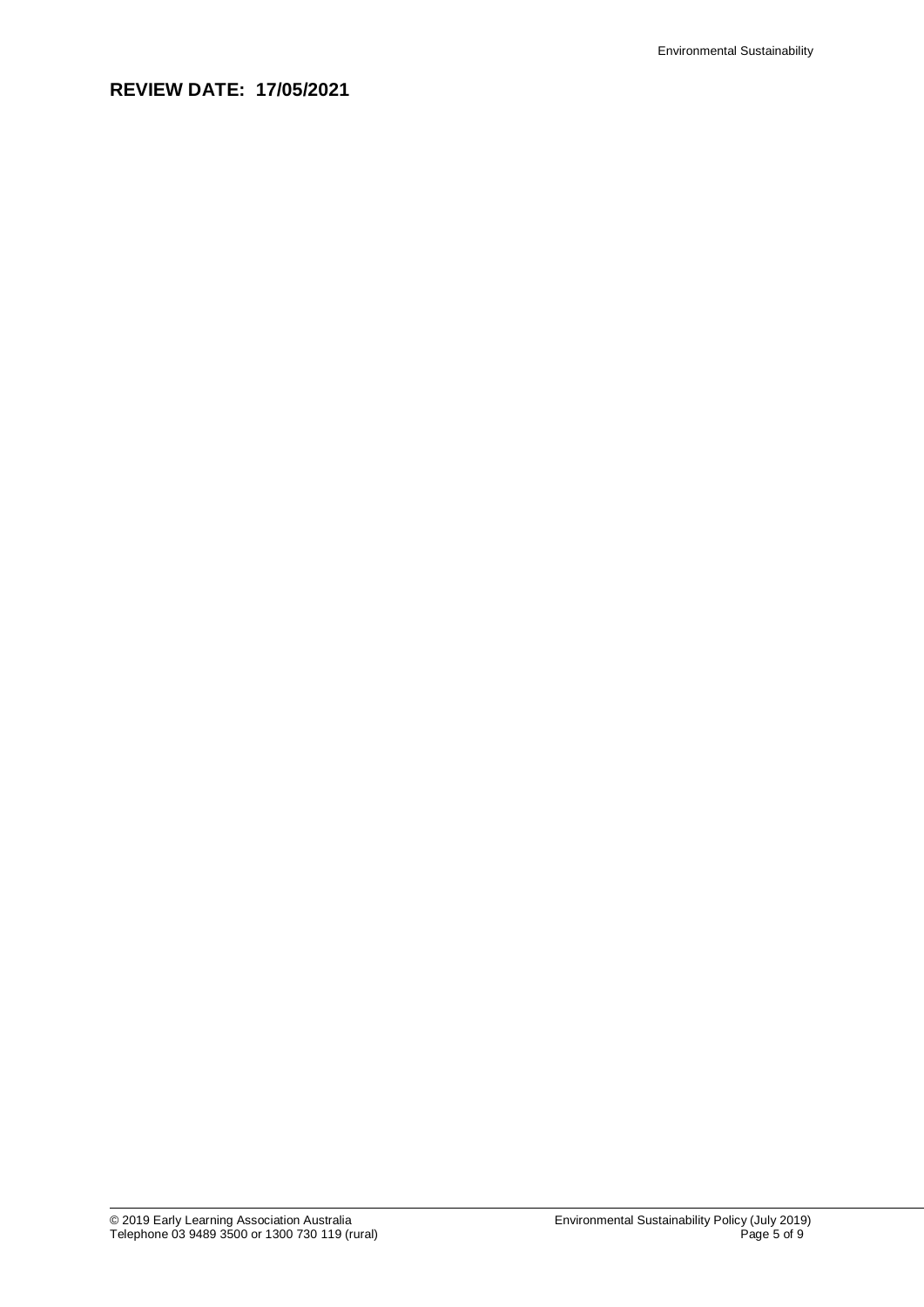# **ATTACHMENT 1 Strategies for Environmental Sustainability**

This checklist can be used to promote discussion and formulate an environmental sustainability policy for the service. Many of these strategies were drawn from Mia Hughes' *Climbing the little green steps: How to promote sustainability within early childhood services in your local area* (refer to *Sources*). Other strategies can be added to the checklist as required – refer to *Sources* as a starting point for further information. Ensure that responsibility for implementation is allocated to each strategy adopted e.g. Approved Provider, Nominated Supervisor, educators, parents/guardians, children etc. Agreed strategies should form the basis of the service's *Environmental Sustainability Policy*.

| <b>Strategy</b>                                                                                                                                                                                                           | <b>Adopt</b><br>(Yes/No) | <b>Responsible for</b><br>implementation (e.g.<br>Nominated Supervisor,<br>educators, etc.) |
|---------------------------------------------------------------------------------------------------------------------------------------------------------------------------------------------------------------------------|--------------------------|---------------------------------------------------------------------------------------------|
| <b>Data Collection</b>                                                                                                                                                                                                    |                          |                                                                                             |
| Collect baseline data from energy and water bills,<br>and monitor waste collection. Use information<br>gathered to set reduction targets and evaluate<br>whether they have been achieved.                                 |                          |                                                                                             |
| <b>Green purchasing</b>                                                                                                                                                                                                   |                          |                                                                                             |
| Purchase local products.                                                                                                                                                                                                  |                          |                                                                                             |
| Purchase recycled products.                                                                                                                                                                                               |                          |                                                                                             |
| Purchase energy and water efficient products.                                                                                                                                                                             |                          |                                                                                             |
| Purchase organic produce.                                                                                                                                                                                                 |                          |                                                                                             |
| Purchase items with minimal packaging.                                                                                                                                                                                    |                          |                                                                                             |
| Purchase chemical-free, green cleaning products.                                                                                                                                                                          |                          |                                                                                             |
| Purchase formaldehyde-free paint.                                                                                                                                                                                         |                          |                                                                                             |
| <b>Waste</b>                                                                                                                                                                                                              |                          |                                                                                             |
| Minimise waste from one-use, throwaway products<br>(e.g. paper towels, disposable nappies, wet wipes)<br>by changing behaviours and procedures, and using<br>alternative products. The following are some<br>suggestions: |                          |                                                                                             |
| • Replace paper towels with individual cloth towels<br>on a peg located in the bathroom or at each<br>child's locker. (Wash them each week.)                                                                              |                          |                                                                                             |
| Install a low-energy electric hand dryer.                                                                                                                                                                                 |                          |                                                                                             |
| Cut paper towels in half to reduce waste while<br>working towards using cloth towels or installing a<br>low-energy electric hand dryer.                                                                                   |                          |                                                                                             |
| Replace disposable nappies with a nappy wash<br>service.                                                                                                                                                                  |                          |                                                                                             |
| Replace wet wipes with washable cloths.                                                                                                                                                                                   |                          |                                                                                             |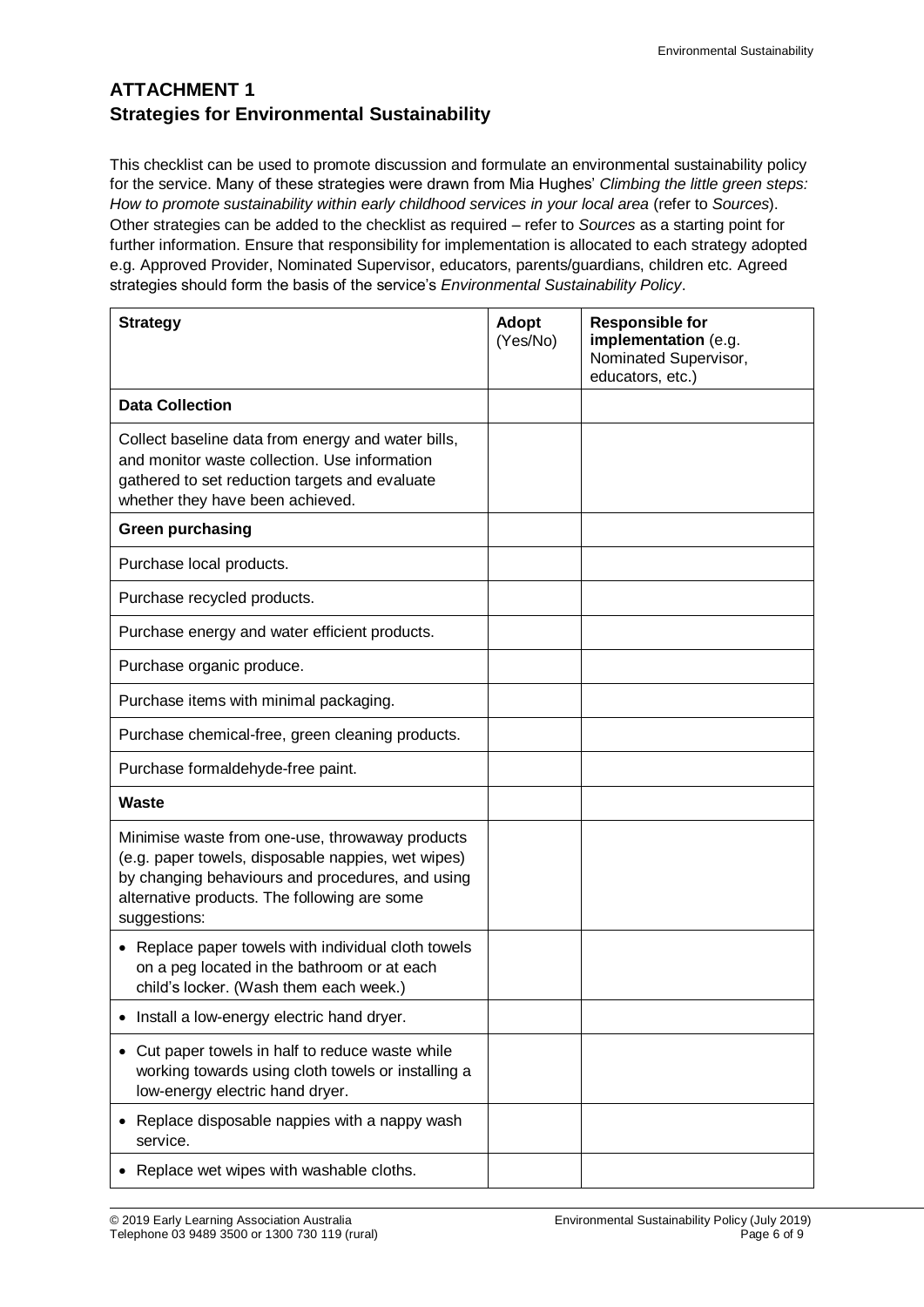| Encourage children to bring a rubbish-free<br>lunch/snack in a reusable container.                                                                                                                                          |  |
|-----------------------------------------------------------------------------------------------------------------------------------------------------------------------------------------------------------------------------|--|
| Adopt green cleaning practices by using safe and<br>sustainable cleaning products and methods.                                                                                                                              |  |
| Recycle plastic waste (codes #1-#7), glass, paper,<br>cardboard, foil and metal.                                                                                                                                            |  |
| Investigate composting of food scraps.                                                                                                                                                                                      |  |
| Explore the waste hierarchy of refuse within the<br>educational program i.e. reduce, reuse, repair and<br>recycle.                                                                                                          |  |
| Refrain from using food items for children's play<br>activities (e.g. rice, pasta, jelly etc.) as this wastes<br>both the food itself, and the water and energy used<br>in production.                                      |  |
| Promote recycling and reusing items e.g. through<br>SWAP markets for children's clothing, toys and<br>books.                                                                                                                |  |
| <b>Energy</b>                                                                                                                                                                                                               |  |
| Turn off computers and/or screens when not in use.                                                                                                                                                                          |  |
| Turn off computers and electrical equipment before<br>leaving the building.                                                                                                                                                 |  |
| Install and use ceiling fans instead of air<br>conditioning, when appropriate.                                                                                                                                              |  |
| Close doors and windows when heating or air<br>conditioning the building where possible, while<br>maintaining adequate ventilation. Strategies must be<br>developed for indoor-outdoor programs to enable<br>this to occur. |  |
| Turn off fridges that are not in use during extended<br>holiday periods (ensure no food remains and the<br>fridge is cleaned well beforehand).                                                                              |  |
| Turn lights off when not required. Install light<br>sensors where possible.                                                                                                                                                 |  |
| Upgrade old appliances with energy efficient<br>appliances.                                                                                                                                                                 |  |
| Water                                                                                                                                                                                                                       |  |
| Install 5,000-20,000 litre water tanks and consider<br>connecting these to toilets.                                                                                                                                         |  |
| Set limits for water use during play, while<br>acknowledging that water play is important and that<br>children need to use water in order to learn how to<br>conserve it.                                                   |  |
| Ensure that water from troughs and bowls is reused<br>to water the garden.                                                                                                                                                  |  |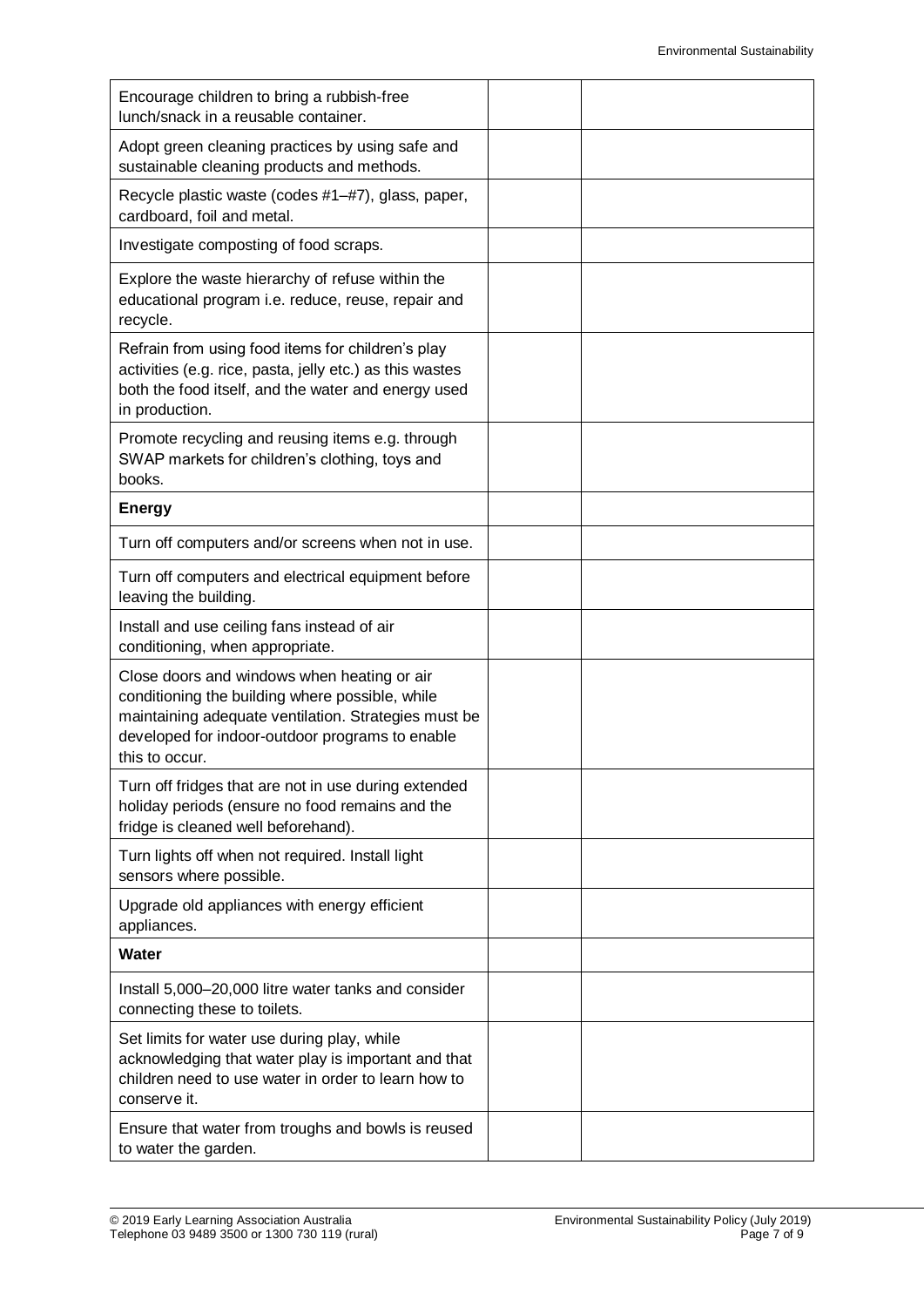| Use grey water (containing low salt/phosphate<br>detergents) to water grass and gardens when<br>children are not in attendance at the service.                                                                                                                           |  |
|--------------------------------------------------------------------------------------------------------------------------------------------------------------------------------------------------------------------------------------------------------------------------|--|
| Install water saving taps in children's bathrooms.                                                                                                                                                                                                                       |  |
| Install dual flush toilets.                                                                                                                                                                                                                                              |  |
| Place buckets or watering cans next to drink<br>stations to collect excess water.                                                                                                                                                                                        |  |
| <b>Biodiversity</b>                                                                                                                                                                                                                                                      |  |
| Grow food crops in vegetable gardens.                                                                                                                                                                                                                                    |  |
| Plant fruit trees.                                                                                                                                                                                                                                                       |  |
| Grow a diverse range of plants, and develop<br>children's understanding of how plant diversity<br>encourages animal diversity.                                                                                                                                           |  |
| Grow indigenous (native) and water-wise plants.                                                                                                                                                                                                                          |  |
| Water plants in the play space using recycled water<br>where possible. Plants are a precious resource for<br>the planet and should be protected and nurtured.                                                                                                            |  |
| <b>Transport</b>                                                                                                                                                                                                                                                         |  |
| Encourage staff to walk, cycle or catch public<br>transport to work and on excursions, where<br>possible.                                                                                                                                                                |  |
| Create prominent, effective spaces for the storage<br>of bikes and prams to promote riding and walking to<br>staff and families.                                                                                                                                         |  |
| <b>Curriculum</b>                                                                                                                                                                                                                                                        |  |
| Be a role model for sustainable practices and<br>behaviour. Actions such as reusing water from a<br>sink and switching off lights when not in use can<br>have a large influence on young children, who are at<br>a formative stage with respect to skills and attitudes. |  |
| Aim to counteract the 'throw away' mentality that<br>children experience every day in relation to waste.                                                                                                                                                                 |  |
| Take every opportunity to talk with young children<br>about sustainable practices, and encourage older<br>children to take part in these practices.                                                                                                                      |  |
| Assign roles such as water, waste and energy<br>monitors to children within the service (consider<br>providing them with badges and charts appropriate<br>to their role). Children are often vigilant monitors of<br>the behaviour of their peers.                       |  |